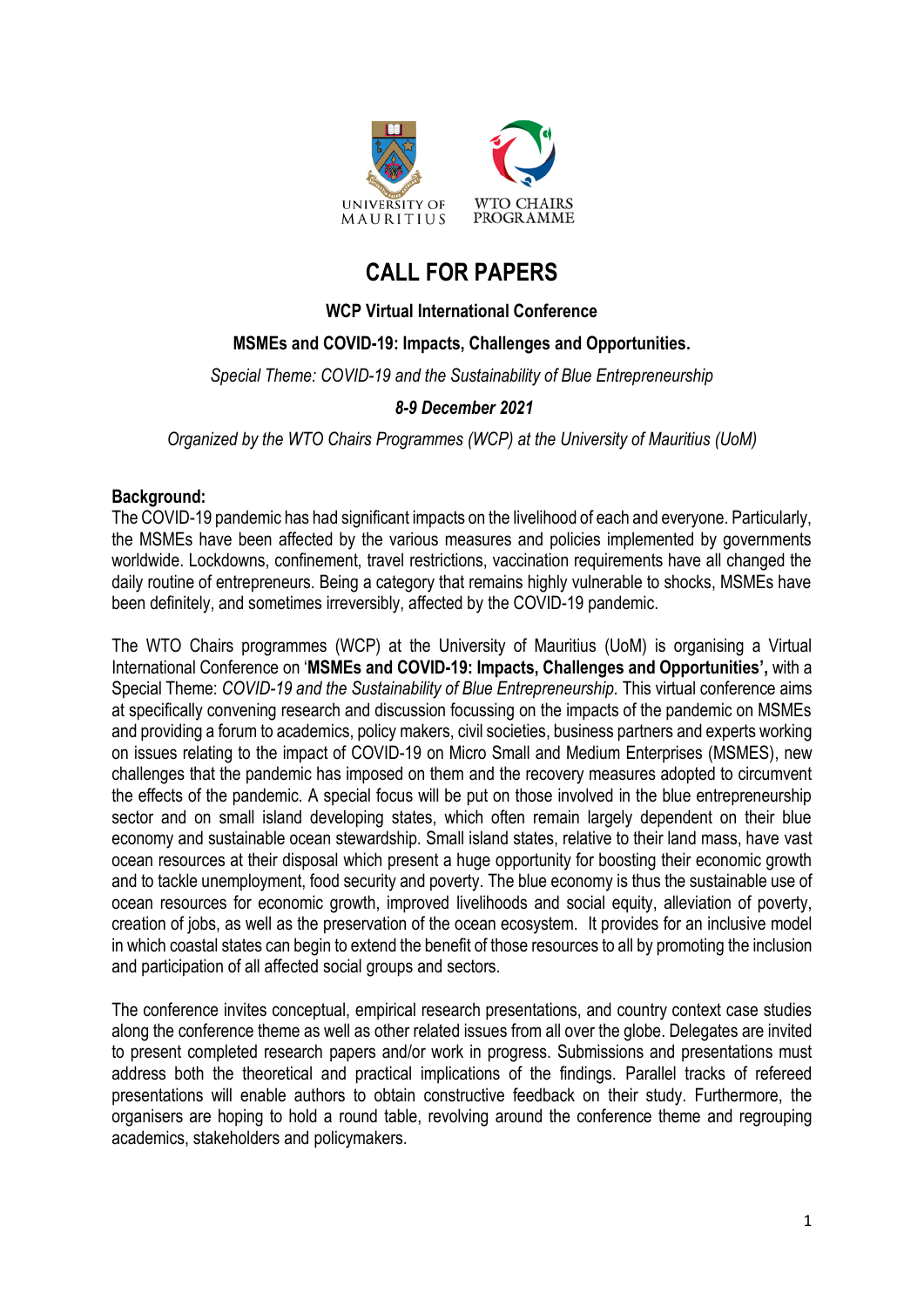The topics considered may include, but are not limited to, the following:

- COVID-19 in Small Island Developing Countries
- COVID-19 and MSMEs: Impacts, Challenges, Opportunities and Recovery Measures.
- COVID-19 Employment and Productivity Effects on MSMES
- COVID-19: SMEs Investment, Innovation and Market Diversification Strategies
- MSMEs building resilience through trade during COVID-19
- Assessing the socio-economic effects of COVID-19 and health measures on the blue economy.
- COVID-19 and new opportunities for MSMEs in the blue economy
- Government policies and the integration of MSMEs in the sustainable blue recovery.
- COVID-19 and blue entrepreneurship
- Sustaining blue entrepreneurship in the COVID-19 era
- Competition Law and Policy for MSMEs in the COVID-19 period
- COVID-19 and MSMES: The opportunities, challenges and relevance of digital trade
- Electronic commerce for MSMEs in the COVID-19 era
- The regulatory responses to COVID-19 and their impacts on MSMEs
- Regulating the digital economy in the COVID-19 era
- Access to finance in the COVID-19 period

# **Guidelines:**

The organizing committee invites both extended abstract (600-700 words) and full paper submissions (5000-6000 words) from researchers and practitioners in the field of business, law, economics, statistics and other social sciences. All abstracts and full papers should be formatted accordingly to facilitate the review process. Author's names and details, including names of all co-authors plus affiliations and addresses for general correspondence (including email address) of each author, and a brief personal profile (maximum 100 words) of the presenter, should appear on a separate cover page. In submitting an abstract, at least one author undertakes to attend the virtual international conference if the extended abstract/final paper is accepted. In addition, one author should not have more than two submissions, either as a single author or as a co-author.

All submissions should be forwarded via email (as a word.doc attachment) to [b.seetanah@uom.ac.mu,](mailto:b.seetanah@uom.ac.mu) v.tandrayen@uom.ac.mu and v.mooneeram@uom.ac.mu, with subject line as *'Virtual Conference: 'MSMEs and COVID-19: Impacts, Challenges and Opportunities'*. Researchers are encouraged to register upon acceptance of their extended abstract/full paper. Authors of accepted extended abstracts/full papers, subject to a blind review, will need to submit the final revised version by 22<sup>nd</sup> November 2021 for inclusion in the conference refereed proceedings.

# **Important Dates and Deadlines**

#### **Deadlines**

Submission of extended abstracts/full papers: *30 October 2021*

Notification of review/acceptance: *15 November 2021*

Revised extended abstracts/final papers for inclusion in the refereed proceedings: *22 Nov 2021*

Registration: *30 November 2021*

Conference Dates: *8-9 December 2021*